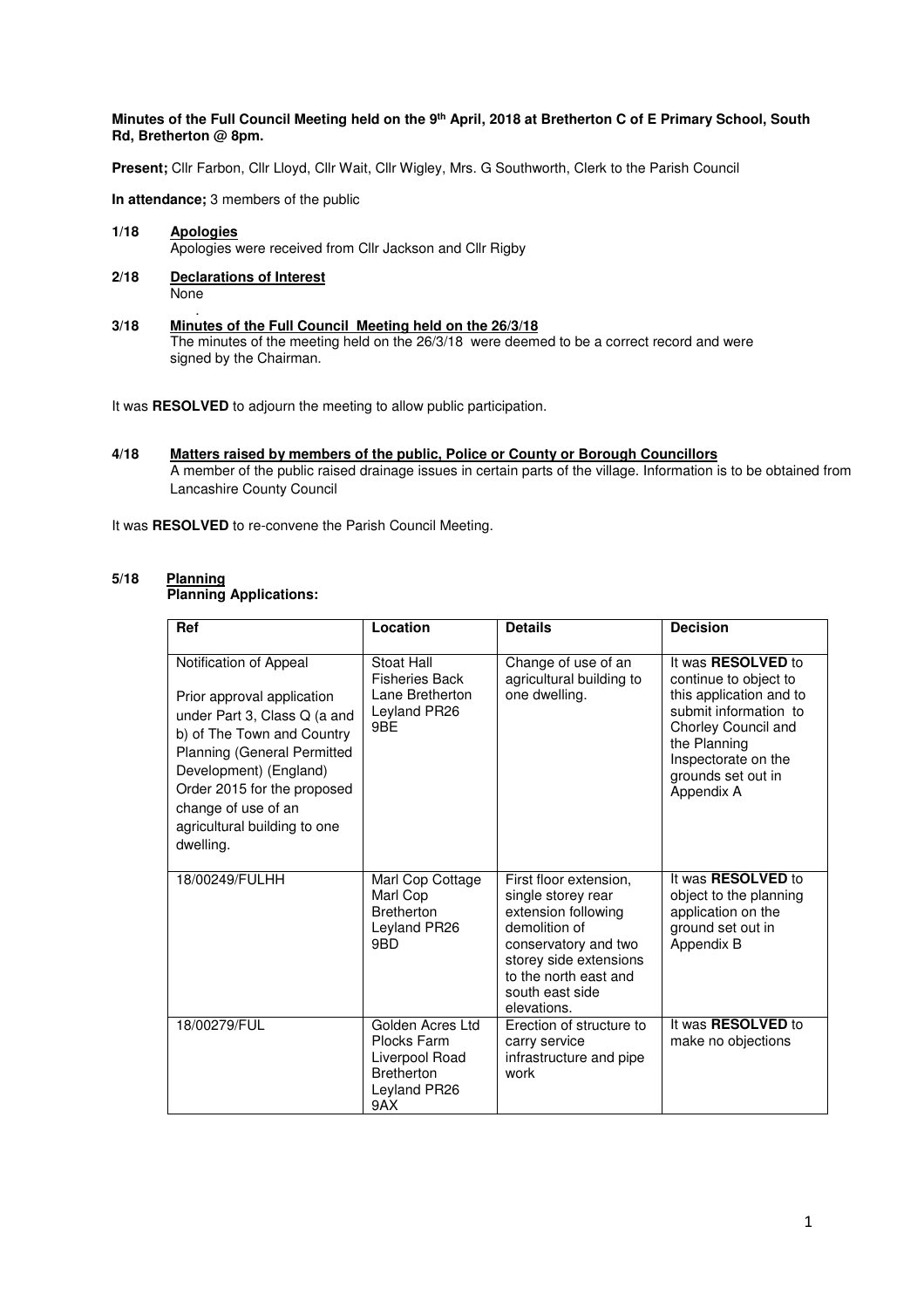# **6/18 Finance**

#### **6.01.18 Payment**

It was **RESOLVED** to pay the following invoice. The invoices having been inspected/authorized by Cllr Wait and Cllr Wigley

| Cheque No. | Recipient               | <b>Description</b>             | <b>Amount</b> |
|------------|-------------------------|--------------------------------|---------------|
| 1532       | Glenys Southworth       | Mar Salary                     | 168-87        |
| 1533       | Glenys Southworth       | Mar Expenses                   | 95.83         |
| 1534       | Wignalls Landscapes     | Grounds Maintenance Mar 2018   | 312-80        |
| 1535       | LALC                    | <b>Annual Subscription</b>     | 121-25        |
| 1536       | <b>Rufford Printers</b> | Printing of Spring Newsletter. | $95 - 00$     |

#### **6.02.18 Monitoring Statement**

It was **RESOLVED** that the monitoring statement for the period to the 31/3/18 be approved and the Chair signed the statement on behalf of the Parish Council.

#### **7/18 Highways Issues**

It was **RESOLVED** to report problems to the County Council, residents and organisations

### **8/18 Road Closure Requests**

 It was **RESOLVED** to; Consult residents on road closures for the Remembrance Day Service in the Summer Newsletter Attempt to recruit six volunteer Marshalls Obtain advice from the Insurers on Public Liability Cover Place on the Agenda for the May meeting

**9/18 Lancashire Association of Local Councils; Annual Conference** It was **RESOLVED that** the Parish Council be represented by Cllr Wait

#### **10/18 General Data Protection Regulations**

It was **RESOLVED** to note the information received from the National Association of Local Councils

#### **11/18 Wood Bark for Play Area**

It was **RESOLVED** to agree the purchase and distribution arrangements

#### **12/18 Bowling Club. Replacement of the visitors' cabin and Greensmans Store**

 It was **RESOLVED** to Replace the Visitors' cabin and Groundsman's Store Obtain quotes in relation to costs Obtain information on the need for planning permission

# **13/18 Open Space Survey**

It was **RESOLVED** not to take part in the survey

- **14/18 Decision taken by Chair in conjunction with Clerk** Payment of invoice from Rufford Printers. It was **RESOLVED** to note the decisions
- **15/18 Problems with uneven and narrow footpaths**  It was **RESOLVED** to raise the problem with the County Council
- **16/18 Local Government Ethical Standards Review-Consultation**  It was **RESOLVED** to respond to the Consultation
- **17/18 Lancashire County Council Review of Concessionary Travel Arrangements for Disabled People** It was **RESOLVED to** respond to the Consultation
- **18/18 Date of next Meeting**

 The next full Parish Council meeting will take place on Monday 14/5/18 at 8pm at Bretherton Endowed C of E Primary School, and will be preceded by the Annual Assembly at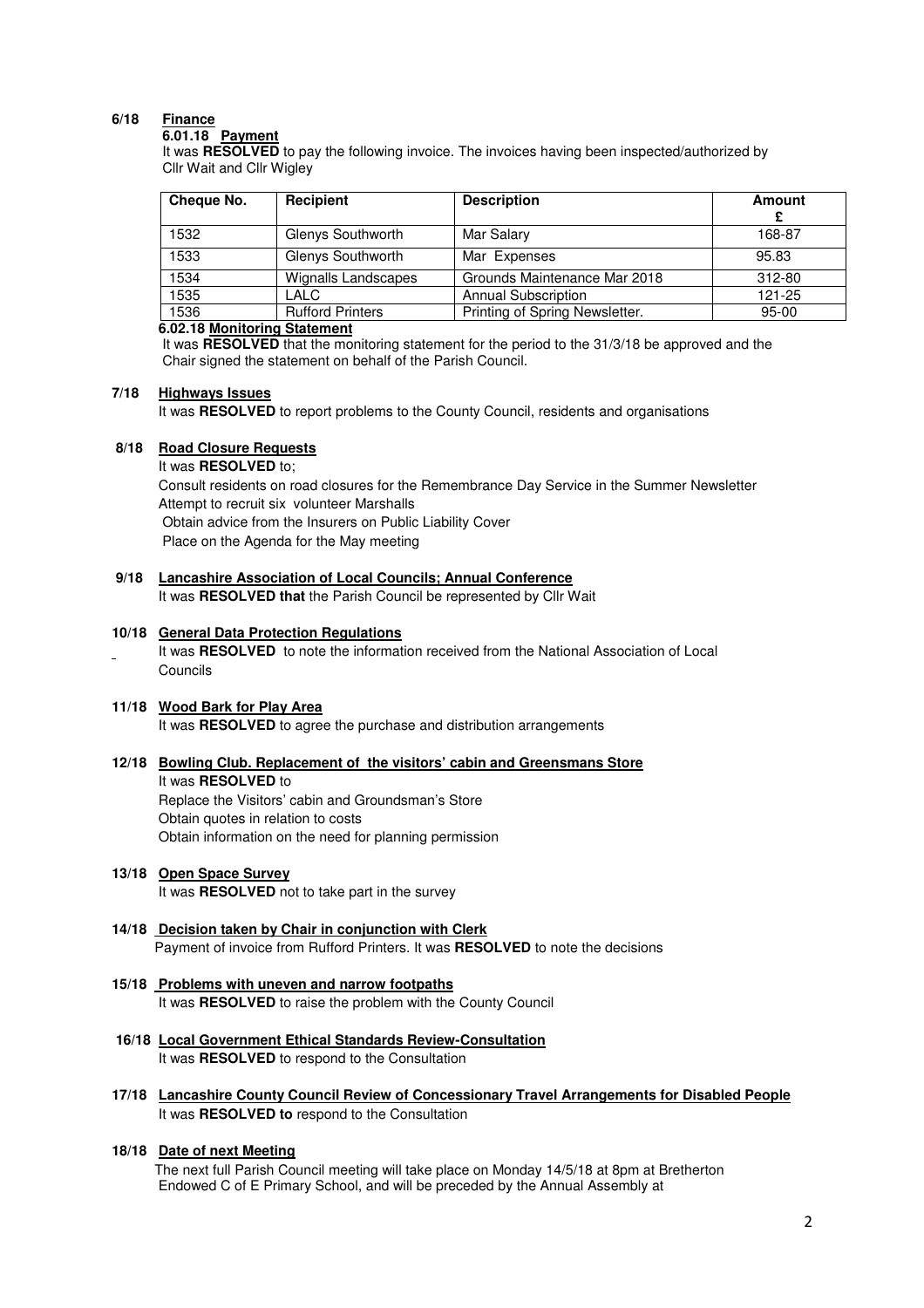7.30pm

There being no further business the Chairman closed the meeting at 9.30pm.

Signed………………………………………………………

Position……………………………………………………..

Date…………………………………………………………

Appendix A

Notification of Appeal

Prior approval application under Part 3, Class Q (a and b) of The Town and Country Planning (General Permitted Development) (England) Order 2015 for the proposed change of use of an agricultural building to one dwelling

Change of use of an agricultural building to one dwelling.

Stoat Hall Fisheries Back Lane Bretherton Leyland PR26 9BE The Parish Council continues to object to this Planning Application on the following grounds

 The property which this applicant wishes to convert, is not an agricultural building, but in fact one of a number of temporary buildings which have been erected at a recreational fishing site over a number of years.

To the knowledge of the Parish Council, the building in question has never had any form of agricultural use.

Given the nature of the building it is unlikely that any type of services are in place

Given the nature of the structure the proposed work involved, would seem to be a rebuild rather than a conversion

Given the above the Parish Council believes that the legislation is being misused and agreed to provide a copy of a relevant article in relation to planning law

#### **Appendix B**

18/00249/FULHH

Marl Cop Cottage Marl Cop Bretherton Leyland PR26 9BD

First floor extension, single storey rear extension following demolition of conservatory and two storey side extensions to the north east and south east side elevations.

The Parish Council objects to this application on the following grounds

The application does not seem to take into account access to the 3 acre field which comes with the property and the maintenance arrangements required

The application represents over development of the plot and the building is too large for the area on which it would be constructed

The building would near a road junction

The materials being proposed would not blend into the existing street scene.

Potential loss of privacy on either side, the building would be very close to boundary lines